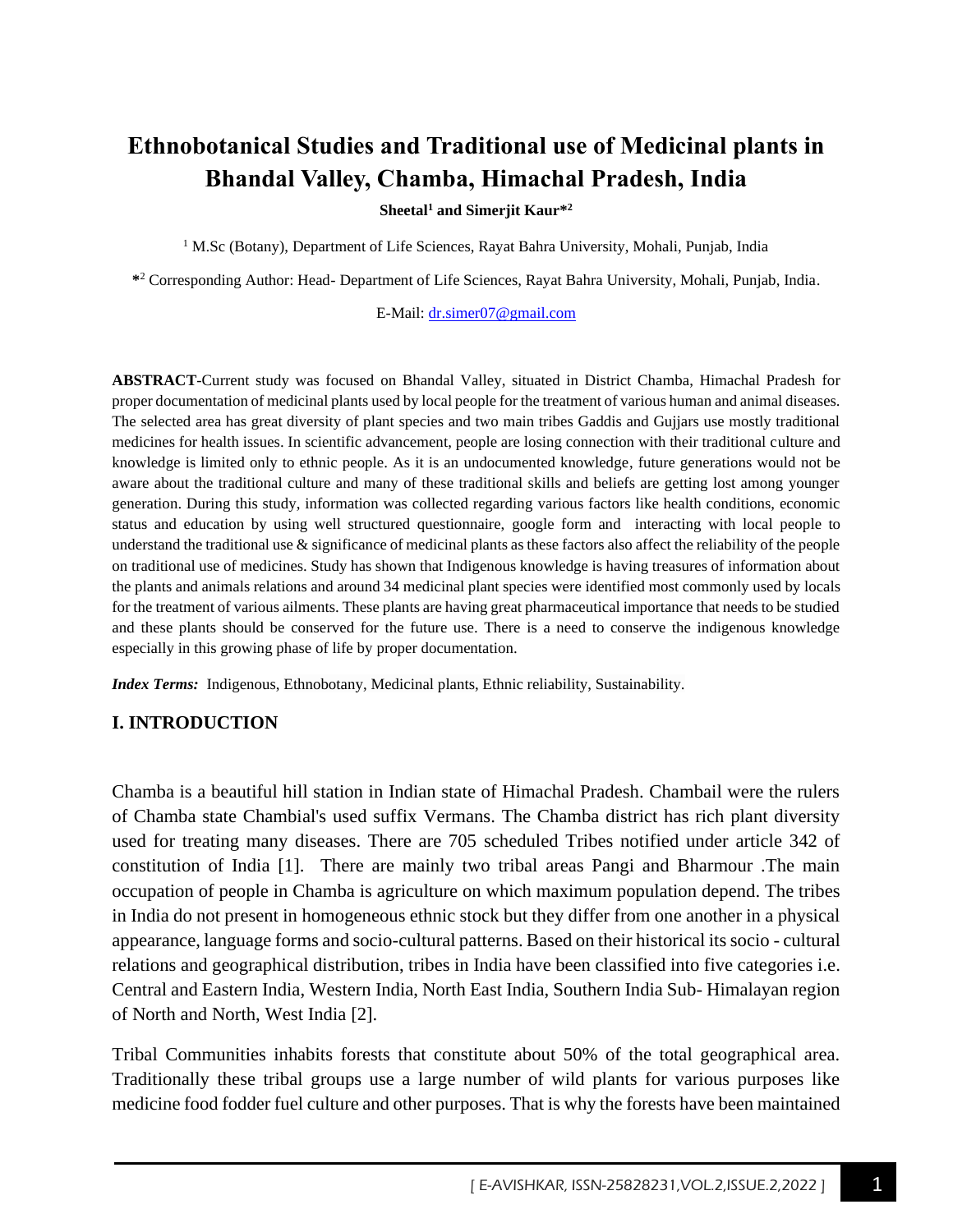for the existence of many tribes and their culture for centuries and also for their nutritional and medicinal needs. About 5,000 plant species are recorded to be employed by ethnic communities in several states thus far nearly 500 million people living in and around forest in India believe non Timber forest products as a critical component for his or her survival [3]. Worldwide the amount of species used for medicinal purposes is estimated at quite 50,000 which is about 13% of flowering plants. There is an excellent wealth of data on tribal medicines available in India as over 7,500 plants are utilized in traditional folk and herbal medicines representing about 75% of medicinal needs of the Third World. Out of 8,000 medicinal plant species belonging to 2,200 genera under 386 families in India (Planning Commission, 2000). It is estimated that there are over 7,800 medicine manufacturing units in India which consume about 2,000 tones of herbs annually. People have been dependent on forests for their day to day needs which include the medicinal plants, aromatic plants etc [4]. The trees envisaged that they contribute more than 60% of annual income of forest dependent Traditional people [5]. This low traditional medicinal knowledge in a community relies on the traditional medicinal plants, so there is an urgent need to conserve the information and knowledge [6]. Gaddis and Gujjars are the ethnic tribes. Their main profession is shepherding and rearing the cattle yet now the vast majority of them practice settle farming and animal husbandry. Gaddi - Mostly are Hindus make their livelihood by selling and rearing sheep, goats, horses and mules. Gujjar: it comprise of both Hindu and Muslims [7]. The Natural resources are shrinking in their natural habitats due to many factor and human activities so it needs to be reduced [8]. The Traditional knowledge of plants and use of lesser known plants rapidly declining so there is a need to increase the awareness among people [9]. Ethnobotany is a part of natural science that deals with many aspects such as religious, medicinal, agriculture, household, medicinal and many other Tribal people depend on many plant species for their survival [10]. A large population relies on Herbal medications for treating different aliments, because no medicinal facilities are available there in these areas [11]. The Ethnic people believe in the curing power of these herbs along with the power of Tantra and Mantra but that knowledge is restricted to very few people mainly the elderly folks have the treasure of traditional knowledge. This place can be studied when the area is snow free before their migration period from the upper Hills [12].

#### **II. METHODS & METHODOLOGY**

#### **2.1. SELECTED AREA**

Study area: Chamba District is situated in north L. 32° 11′ 30" and 33° 13′ 6" and east L. 75°49 and 77° 3′ 30", with the area of 6522 square kilometers; altitude of mountains ranging from 2,000 to 21,000 feet. From Salooni, Bhandal Valley is 21 km away (1,730m) with its wealth of wildlife. At the height of 1,831 meters (6,006 ft) it is connected with Jammu and Kashmir. Various parameters like Locality, Educational qualification, Economic status, different age groups, Occupation were studied to check the relation of these parameters traditional medicinal use.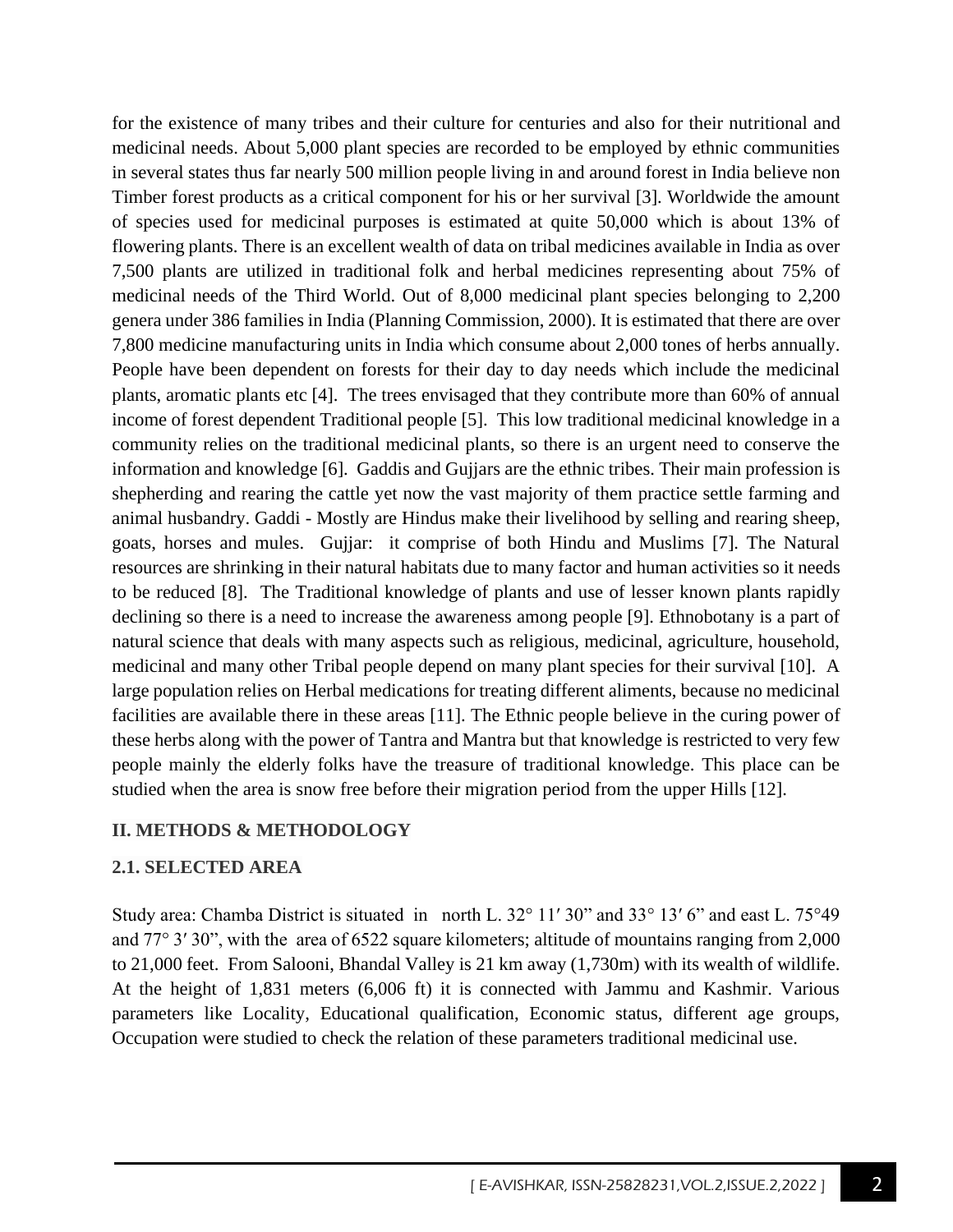



#### **2.2 OBJECTIVE OF STUDY**

Study was initiated to prepare the ethnobotanical database to understand the indigenous culture and to document unwritten traditional knowledge of plants used by tribal communities to describe the folklore and folk tales. Understanding complex physiology and uses of medicinal plants could empower the pharmaceutical industries in manufacturing drugs for various diseases. Also, traditional ecological knowledge could support in biodiversity conservation, community development & sustainability. During this survey, various factors like health conditions, economic status and education were also studied by interacting with local people and collecting information through google form to understand the traditional use of medicinal plants as these factors also affect the reliability of the people on traditional use of medicines.

#### **2.3 METHODOLOGY**

Primary data was collected through Field survey, interview of the residents and also information collected through Well-formulated questionnaires, through Google form. Secondary data was collected from literature review which comprises of official information (legal documents) and chronology.

## **III. RESULTS AND DISCUSSION**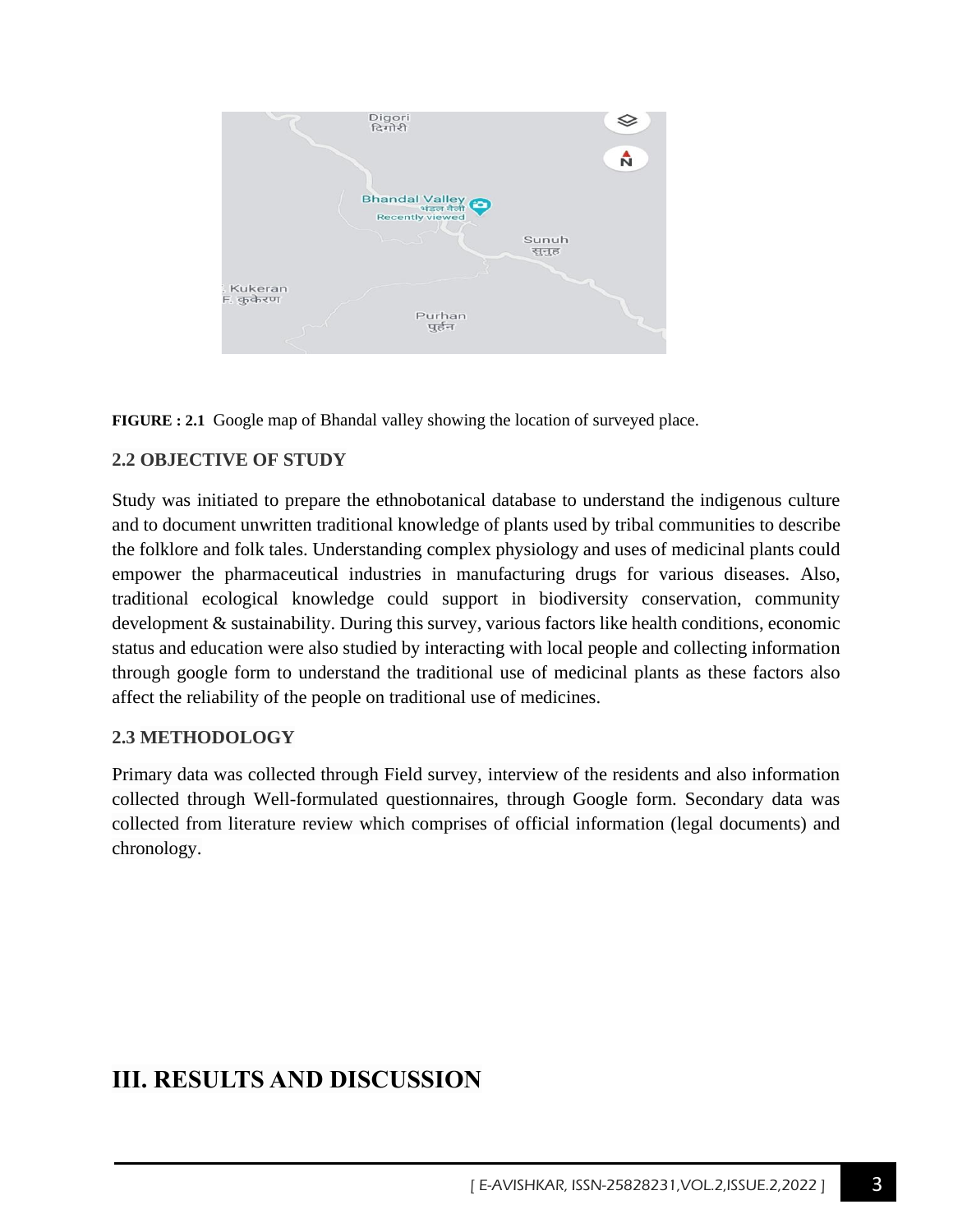#### **3.1 FIELD SURVEY**

Adhwaris are the places or homes for nomads in uphills and to reach out trekking of about 20 Km was done. Almost about 139 informants within the age group of 12-85 years were interviewed to understand the flow of Ethnobotanical knowledge between different age and classes. Botanical survey was carried out from May 29 to September 2020. When the area is snow free, different localities were visited in bhandal valley 2-3 times (Salooni - 1,950m), (Bhandal-2,200m). Firsthand information gathered through interviews with elderly people, women shepherds and tribal people about their occupation, medicinal plants being used by them, local name of medicinal plants & curative properties. Different plants were identified by comparing with the flora of Chamba. Field survey consists of qualitative method which includes the collection of data and interaction with people near the studied area.

During this field survey, 34 Plant species were identified being used by tribal people to treat various human and animal diseases because of its effectiveness.

| Sr. No.        | <b>Botanical Name</b>     | <b>Local Name</b> | <b>Uses</b>                                                               |
|----------------|---------------------------|-------------------|---------------------------------------------------------------------------|
| $\mathbf{1}$   | Morchella                 | Gucchi            | Used in pharmaceutical                                                    |
|                | esculena                  |                   | Industries and also as a vegetable                                        |
| $\overline{2}$ | Urtica dioica             | Aan               | Used as vegetable                                                         |
| 3              | Berberis aristata         | Kehmlu            | Used against cold, fever, piles, cough,<br>toothache                      |
| $\overline{4}$ | Viola<br>odorata          | Banksha           | To cure cold, cough, fever                                                |
| 5              | Amaranthus<br>Paniculatus | Chola             | Used as a vegetable and seeds are also<br>edible                          |
| 6              | Taxus baccata             | Barmi             | Leaves<br>been used to<br>have<br>cure<br>asthma, bronchitis, epilepsy    |
| $\overline{7}$ | Acer caesium              | Panu              | Used as fodder plant also to treat<br>muscular swellings                  |
| 8              | Rumex hastatus            | Amlora            | Used in bloody dysentery and Throat<br>aches                              |
| 9              | Aconis calamus            | <b>Bacch</b>      | gastrointestinal<br>Used<br>to<br>treat<br>problems                       |
| 10             | Tinospora<br>cordifolia   | Giloy             | Used for gonorrhea and<br>Syphilis                                        |
| 11             | Carum carvi               | Kala Jeera        | in<br>diarrhea<br>Used<br>against<br>also<br>increasing the maternal milk |

**Table 3.1** Various medicinal plants used by the Local/Tribal people in Bhandal valley, Chamba are listed below: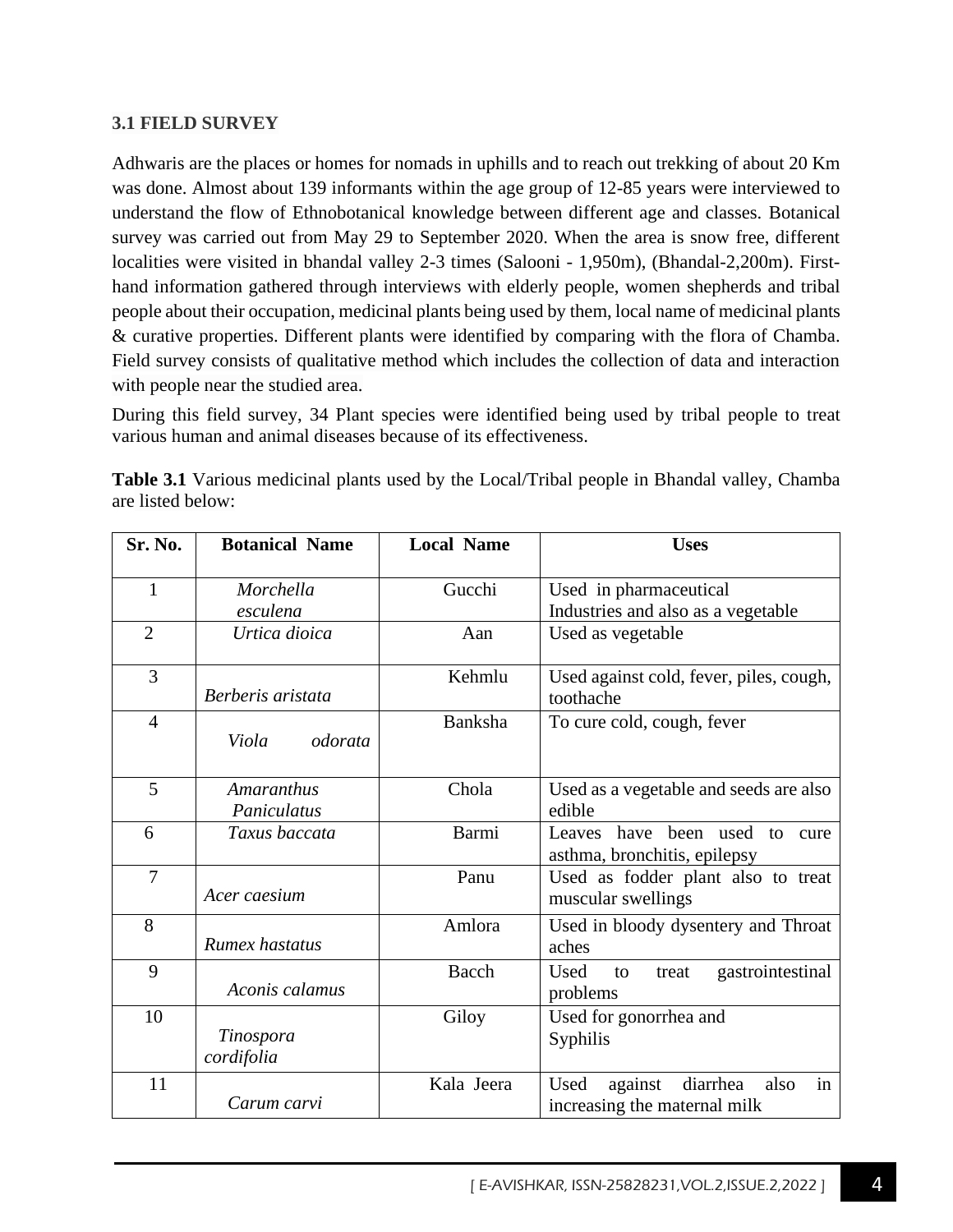| 12 |                              | Pahadi        | Used to cure cough, stomach pain                                           |
|----|------------------------------|---------------|----------------------------------------------------------------------------|
|    | Thymus serpllum              | Ajwain        |                                                                            |
| 13 | Picrorhiza kurroa            | Kood          | Used in liver disorders                                                    |
| 14 | Aconitum violaceum           | Kodi<br>patis | Used against snake bites                                                   |
| 15 | Cinnamomum tamala            | Tej Patta     | Used to cure toothache and asthma                                          |
| 16 | Salviya glutinosa            | Makhiyar      | Used as edible useful oil                                                  |
| 17 | Abies spectabilis            | Tapis patra   | Used to treat Asthma and cold                                              |
| 18 | Prunus armenica              | Chir          | Used to treat skin dryness<br>and<br>diabetes                              |
| 19 | Valeriana wallichii          | Shumak        | Used to cure skin diseases                                                 |
| 20 | Haematoxylum<br>campechianum | Shafu         | Used as a antidode for Rhus javanica<br>plant                              |
| 21 | Selinum vaginatum            | Bhutkeshi     | Used in the treatment of Anxiety<br>And painful conditions                 |
| 22 | Adiantum lunulatum           | Dung tulli    | Used to cure dysentery, pimples,<br>Wounds                                 |
| 23 | Rheum emodi                  | Rabadchani    | Used as antiseptic and tonic                                               |
| 24 | Bergenia ligulata            | Pathar tod    | Used to treat ulcers                                                       |
| 25 | Artemisia sp                 | Santo nika    | Used to treat fever, rashes, asthma                                        |
| 26 | Fiddlehead fern              | Kisrod        | Used as vegetable as also to treat sore<br>throat                          |
| 27 | Ramaria botrytoides          | Bakri         | Used as anticancer drug and also as a<br>vegetable, to make curry          |
| 28 | Dalbergia sissoo             | Timber        | Used as antipyretic agent also to cure<br>skin aliments                    |
| 29 | Solanum indicum              | Ban           | Used to cure stomach ache and aching<br>teeth                              |
| 30 | Lichen                       | Chalora       | Used to cure infections                                                    |
| 31 | Malva verticillata           | Sochal        | Used at the time of delivery of cows;<br>helps in the removal of placenta. |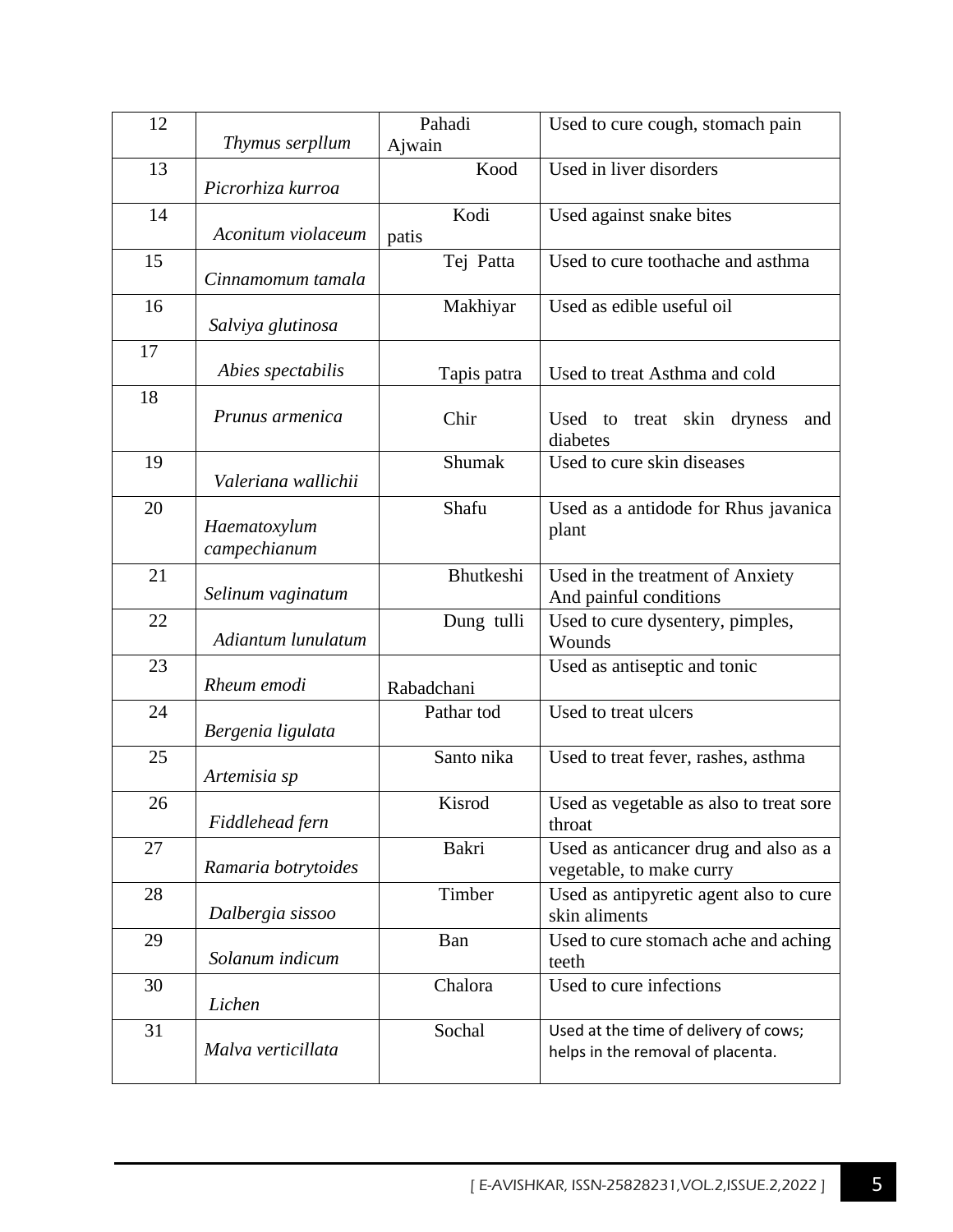| 32 |                    | Doodhi | Used to treat the blockage of milk in |
|----|--------------------|--------|---------------------------------------|
|    | Sonchus oleraceus  |        | cows                                  |
| 33 |                    | Thau   | Used to cure the skin infections.     |
|    | Galium asprellum   |        |                                       |
| 34 |                    | Oobel  | Used in skin problems against itching |
|    | Rumer obtusifolius |        | and ring worm disease.                |

### **3.2 FINDINGS THROUGH INTERACTION**

During interaction with people, it was found that mostly people suffer from cough  $\&$  cold, skin infections, piles, fever, joint pains, tuberculosis, fracture, dysentery, stomach ache, asthma and bronchitis. And they rely on traditional medicines for the cure.

#### **3.3 FINDINGS THROUGH GOOGLE FORM**

In Salooni, District Chamba, 109 people were interviewed through Google from under prevailing by pandemic situation. 53.7% of males and 46.3% females were interviewed. 17% of interviewers were students, 9% were from educational department (Teacher), in which 7% females were house wives, and 5% people were involved in agriculture (farmers). It also includes the people from banking sector, Government employee, doctor, Politician, physician, farmer; nurse etc. 109 responses recorded which shows 99.1% belongs to the rural area. It has been observed that mainly people belong to the 22-25 age group, 5% people belongs to 44.



**FIGURE : 3.3** Showing different age groups of the informants responded for current study

Figure 3.3 represents that 94.4% people were familiar with herbs they rely on herbal medications for different diseases, 5.6% people weren't familiar with the Herbs. It has been observed that mostly 24.7% Traditional knowledge was passed by the family, 11.8% by parents, grandparents, teachers, relatives and other family members of the locals. 90.8% of the herbal medications were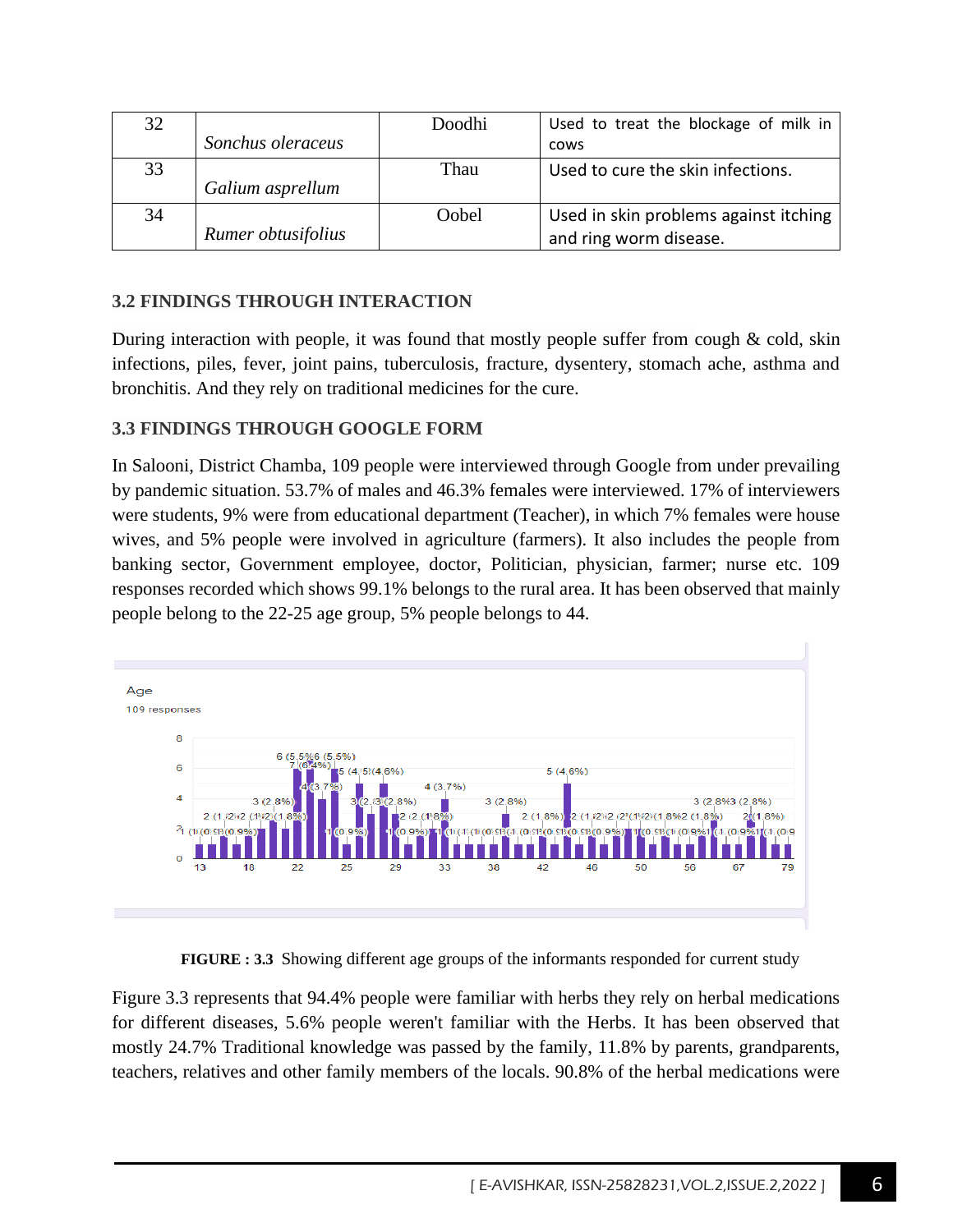recommended to them by to other people also and they have also seen their parents, friends, family members, using medicinal plants (94.4%).



**FIGURE: 3.4** Showing Different Occupation of Locals responded for current study

Figure 3.3 represents that 34% were graduate, 24.1% were post graduate and 5% of people were uneducated, 9.3% of doctorate and 30.6% people were metric who are dependent upon the traditional medicines. This shows that people of Salooni rely on the traditional medicines irrespective of their educational level.



**FIGURE: 3.5** Different Plant Parts used by Traditional People.

Figure 3.4 represents that 87.2% people use all of these parts for different purposes. 10.1% people use roots and 2.8% people use leaves as medicines. It is used in Dried as well as in the fresh form.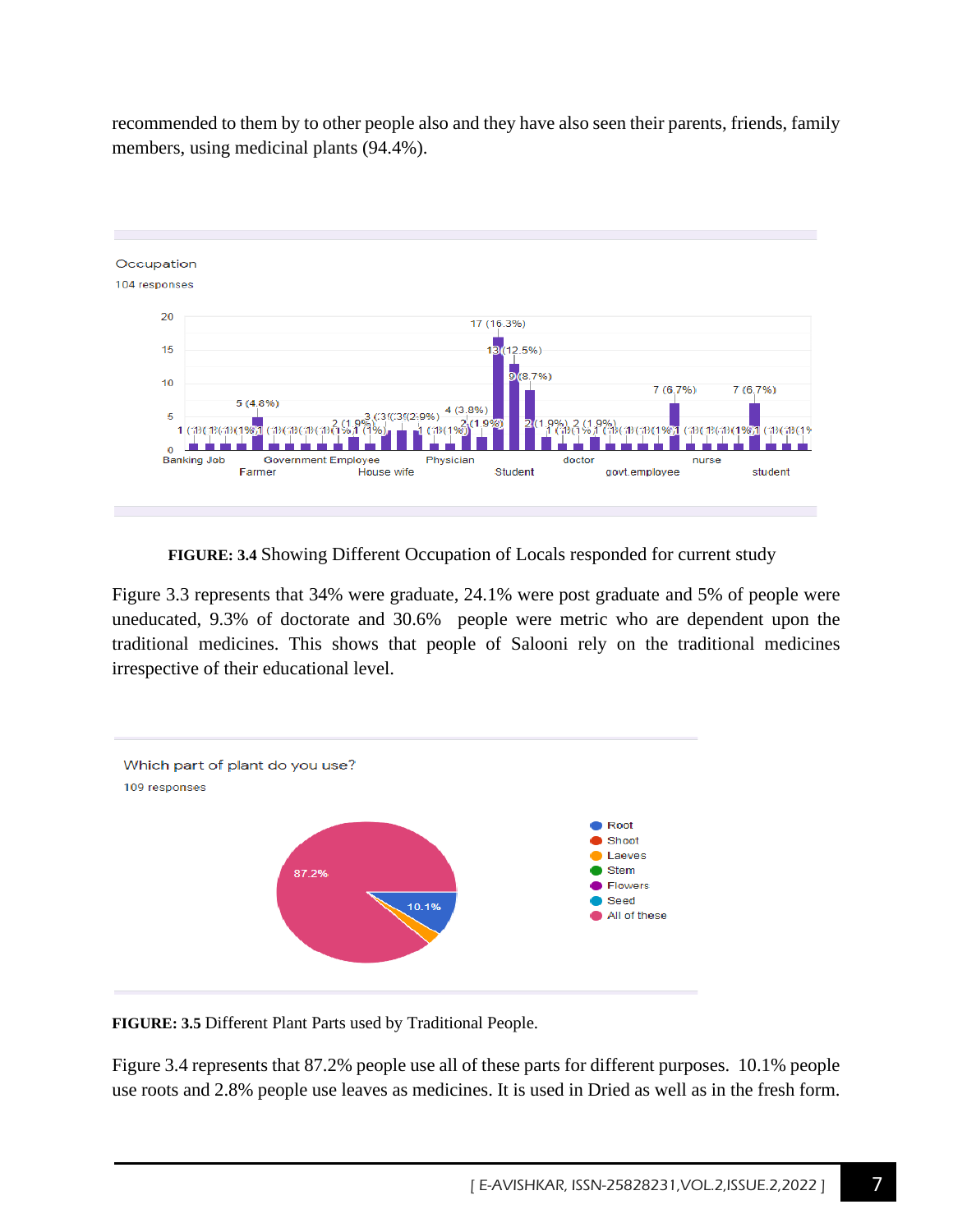Plants were used in the form of paste, tropical application, paste, tea and infusion. Mostly plants were used for medicinal purposes, food, and fodder (92.7%). During this study, it was found that 96.3% people consider the traditional medicines effective that is why they rely on the traditional medicines. The most common used plants were Alovera, tulsi, Garlic, Haldi, Amla, Mint, Galium asprellum, Desi dhoop, Bheda, Harar, Cloves, Berberis aristata, neem etc. 99.1% people think that there is a need to conserve the Traditional knowledge of the plants and needs proper documentation. Mostly medicinal plants are being used for Skin problems, drugs, respiratory problems, Animal diseases, 95.4% people were reliable on plants for these needs. They use plants for different purposes. Responses have shown 77.1% people use Herbal medications due to its accessibility, more effectiveness and cost-effective.

### **IV. CONCLUSION**

This survey concluded that medicinal plants have been of great help to mankind in relieving many diseases but this traditional knowledge is limited to only few religious people so by proper documentation and conservation of this knowledge we can this conserve. Efforts were made to collect the information by interacting with locals and nomads to understand the nature and uses of medicinal plants and most importantly to document this very important piece of work. Validity & Reliability of the information gathered is documented as shared by the local people; yet many medicinal plant species in the area yet to be explore. Currently local have been using these medicinal plants for the cure of common diseases like cough, cold, fever, dandruff, fractures, skin infections, piles etc. They use these medicinal plants for curing many animals' diseases as well. In-depth study of these medicinal plants will empower the pharmaceutical industry and it would a great contribution in medicinal world. By applying the Traditional ecological knowledge, the conservation of biodiversity and community development can be enhanced for the welfare of mankind.

#### **CONFLICTS OF INTEREST**

Authors declare that they have no conflict of interest

**ACKNOWLEDGEMENT:** Authors are grateful to Rayat Bahra University for support and motivation for carrying out this research work. Authors are highly grateful to Tribal people, Nomads and Local people for sharing such significant information and being so accommodating and supportive during each visit.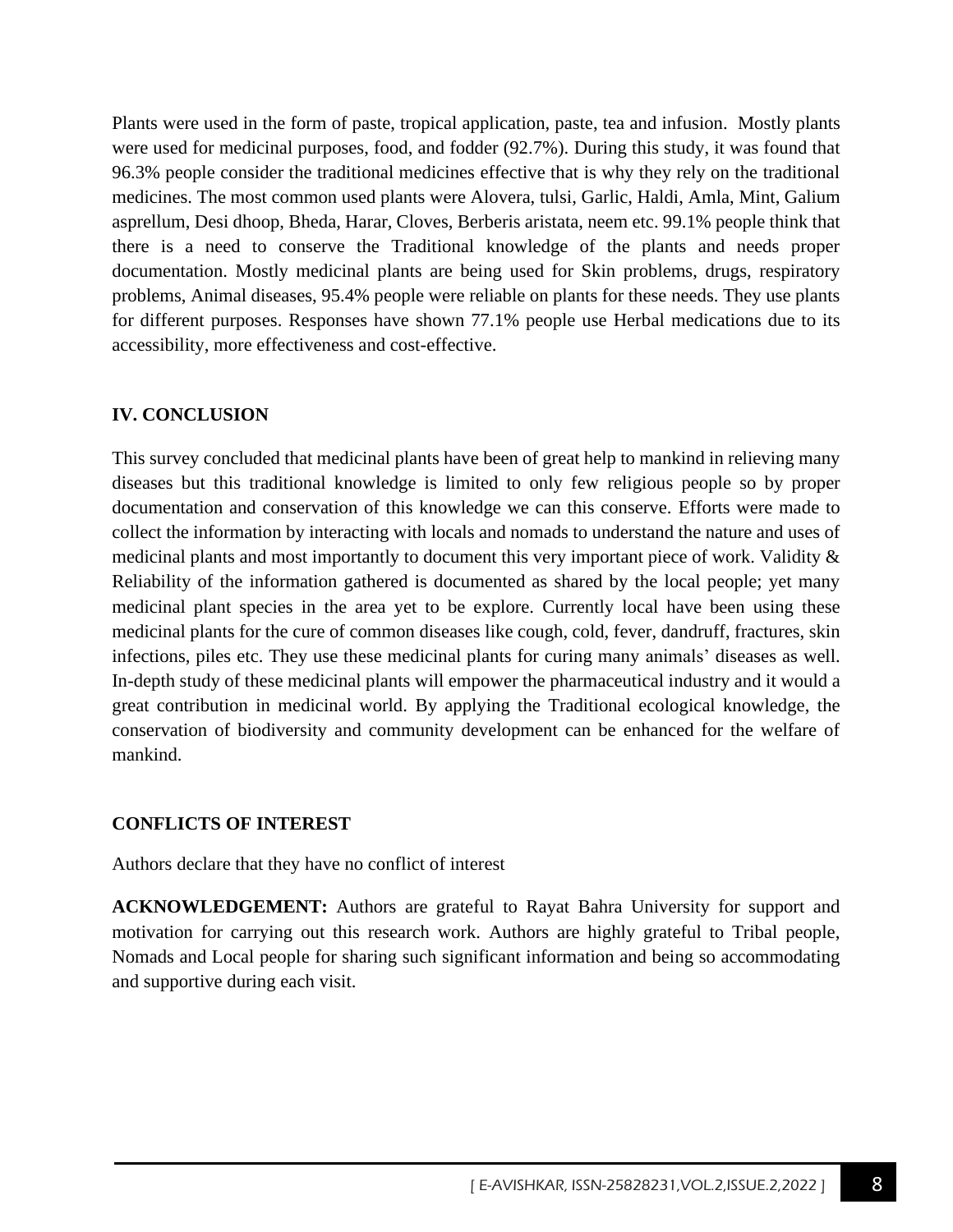#### **REFERENCES**

 1. A. Gupta, Ethnobotanical studies on Gaddi tribe of Bharmour area of H.P. [Ph.D. thesis], Department of Forest Product, Dr. Y.S. Parmer University of Horticulture and Forestry, Solan, India, 2011.

2. Anil K. Thakur, Susheel K. Bassi, S.K. Sood, Medical Botany & Ethnobotany (Skill Enhancement Course), 2020. S. Vinesh & Company.

3. Anupam Bhatt , Dipika Rana, Brij Lal, Ethnobotanical knowledge among the semi - pastoral Gujjar tribe in high altitude (Adhwari's) of Churah subdivision, district Chamba, Western Himalaya, Journal of Ethnobiology and Ethnomedicine, 2019.

4. B. Dutt, S.S. Sharma, K.R. Sharma, A Gupta and H. Singh, Ethnobotanical Botanical survey of plants used by Gaddi tribe of Bharmour area in Himachal Pradesh, Department of Forest Product and Department of Basic Sciences, Dr. Y.S Parmar University of Horticulture and Forestry Nauni Solan. Himachal Pradesh - 173230, India, 2011.

5. R.K Pandey, Satvant Kaur Saini, Edible plants of tropical forests among tribal communities of Madhya Pradesh, Indian Journal of Traditional Knowledge, Vol. 6(1), pp. 185 - 190, January, 2007.

6. [Bernard K Wanjohi](https://pubmed.ncbi.nlm.nih.gov/?term=Wanjohi+BK&cauthor_id=32308704) [1,](https://pubmed.ncbi.nlm.nih.gov/32308704/#affiliation-1) [Vincent Sudoi](https://pubmed.ncbi.nlm.nih.gov/?term=Sudoi+V&cauthor_id=32308704) [2,](https://pubmed.ncbi.nlm.nih.gov/32308704/#affiliation-2) [Elizabeth W Njenga](https://pubmed.ncbi.nlm.nih.gov/?term=Njenga+EW&cauthor_id=32308704) [3,](https://pubmed.ncbi.nlm.nih.gov/32308704/#affiliation-3) [Wilson K Kipkore](https://pubmed.ncbi.nlm.nih.gov/?term=Kipkore+WK&cauthor_id=32308704) [4T](https://pubmed.ncbi.nlm.nih.gov/32308704/#affiliation-4)his low traditional medicinal knowledge in a community relies on the traditional An Ethnobotanical Study of Traditional Knowledge and Uses of Medicinal Wild Plants among the Marakwet Community in Kenya, 2020.

7. Anil K. Thakur, Susheel K. Bassi, Dr. S.K. Sood, Dinesh Ethnobotany, Skill Enhancement Course, B.Sc. Botany Classes, (Bota - 505), H.P.U. 2018.

8. Pragya Sourabh, Julie Thakur, Priti, Prabha Sharma, Prem L. Uniyal, Arun K. Pandey, Habitat Distribution Modelling for Reintroduction of Endangered Medicinal Plants - *Ephedra gerardiana, Lilium polyphyllum, Crepidium acuminatum, Pittosporum eriocarpum* and *Skimmia anquetilia* in India, International journal of Ecology and Environmental Sciences, 44 (2), 2018.

9. Kehar S. Thakur, Munesh Kmar, Rajan Bawa and Rainer W. Bussmann, Herbaceous Flora along an Altitudinal Gradient in Bharmour forest division, District Chamba of Himachal Pradesh, India, Article ID 946870*|* [https://doi.org/10.1155/2014/946870,](https://doi.org/10.1155/2014/946870) 2014.

10. Patel Hitesh R, Patel R.S, K.S.J. Ethnobotanical Plants Used by the Tribes of R.D.F. Poshina Forest Range of Sabarkantha District, North Gujarat, India, International Journal of Scientific and Research Publications, 3 (2), 2013.